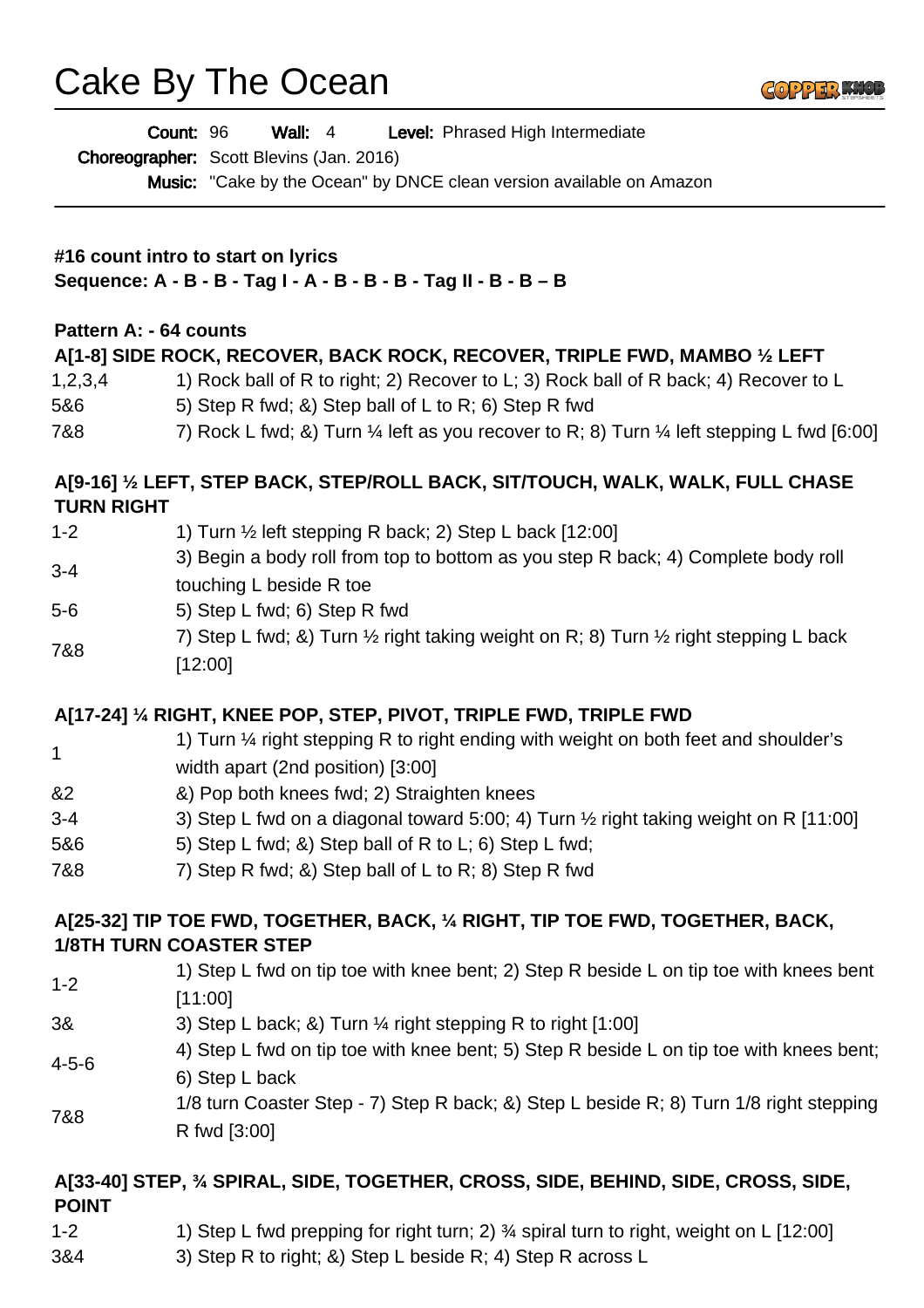| 5&6&7                                                                                       | 5) Step L to left; &) Step R behind L; 6) Step L to left; &) Step R across L; 7) Step L to<br>left                                                                                                                                                                                                                                             |  |
|---------------------------------------------------------------------------------------------|------------------------------------------------------------------------------------------------------------------------------------------------------------------------------------------------------------------------------------------------------------------------------------------------------------------------------------------------|--|
| 8                                                                                           | 8) Point R crossed behind L as you look left                                                                                                                                                                                                                                                                                                   |  |
| $1 - 2$<br>3&4<br>5&6<br>7&8                                                                | A[41-48] WALK, WALK, FWD MAMBO, BACK MAMBO, 1/2 LEFT, OUT, OUT<br>1) Step R fwd on a diagonal toward 1:00 2) Step L fwd [1:00]<br>3) Rock R fwd; &) Recover to L; 4) Step R back<br>5) Rock L back; &) Recover to R; 6) Step L fwd<br>7) Turn 1/2 left stepping R back [7:00]; &) Step ball of L to left; 8) Step ball of R to right<br>[7:00] |  |
| A[49-56] WALK, WALK, 1/2 TURN TRIPLE, 1/2 TURN TRIPLE, STEP FWD, 1/2 RIGHT WITH POP         |                                                                                                                                                                                                                                                                                                                                                |  |
| $1 - 2$                                                                                     | 1) Step L fwd toward 7:00; 2) Step R fwd [7:00]                                                                                                                                                                                                                                                                                                |  |
| 3&4                                                                                         | 3) Turn 1/4 right stepping L to left; &) Step R beside L; 4) Turn 1/4 right stepping L back<br>5) Turn 1/4 right stepping R to right; &) Step L beside R; 6) Turn 1/4 right stepping R fwd                                                                                                                                                     |  |
| 5&6                                                                                         | [7:00]                                                                                                                                                                                                                                                                                                                                         |  |
| Note: 3&4 5&6 are triple steps that are moving on the diagonal toward 7:00 gradually making |                                                                                                                                                                                                                                                                                                                                                |  |
| a full turn right.                                                                          |                                                                                                                                                                                                                                                                                                                                                |  |
| 7-8                                                                                         | 7) Step L fwd; 8) Turn 1/2 right taking weight on R and pop L knee [1:00]                                                                                                                                                                                                                                                                      |  |
|                                                                                             | A[57-64] FWD/POP, FWD/POP, ROCK AND CROSS, ROCK AND CROSS, STEP with 34 RIGHT                                                                                                                                                                                                                                                                  |  |
| $1 - 2$                                                                                     | 1) Step L fwd and pop R knee; 2) Step R fwd and pop L knee                                                                                                                                                                                                                                                                                     |  |
| 3&4                                                                                         | 3) Rock L to left; &) Recover to R; 4) Step L across R                                                                                                                                                                                                                                                                                         |  |
| 5&6                                                                                         | 5) Turn 1/8 left as you rock R to right squaring up to 12:00; &) Recover to L; 6) Step R<br>across L [12:00]                                                                                                                                                                                                                                   |  |
|                                                                                             | 7) Turn $\frac{1}{4}$ right stepping L to left [3:00]; 8) Continue turning on L another $\frac{1}{2}$ to right                                                                                                                                                                                                                                 |  |
| 7-8                                                                                         | with R foot slightly off the floor and extended in front of L [9:00] Note: 7-8 is a slow 3/4<br>turn right on the L foot.                                                                                                                                                                                                                      |  |
| Pattern B: 32 counts:: All clock references are based on the Pattern A clock.               |                                                                                                                                                                                                                                                                                                                                                |  |
|                                                                                             | B[1-8] 1/4 WALK, WALK, WALK, WALK, 1/4 HIP, HIP, HIP, 1/4 LEFT                                                                                                                                                                                                                                                                                 |  |
| 1,2,3,4                                                                                     | 1) Turn 1/4 right stepping R fwd; 2) Step L fwd; 3) Step R fwd; 4) Step L fwd [12:00]                                                                                                                                                                                                                                                          |  |
| $5-6$                                                                                       | 5) Turn 1/4 left pushing hips right step R to right [9:00]; 6) Pushing hips left step L to left                                                                                                                                                                                                                                                |  |
| $7 - 8$                                                                                     | 7) Pushing hips right step R to right; 8) Turn 1/4 left stepping L fwd [6:00]                                                                                                                                                                                                                                                                  |  |
| B[9-16] FWD, 1/2 RIGHT, 1/2 RIGHT, FWD, WALK, WALK, RUN, RUN, RUN, RUN                      |                                                                                                                                                                                                                                                                                                                                                |  |
| 1,2,3,4                                                                                     | 1) Step R fwd; 2) Turn 1/2 right stepping L back; 3) Turn 1/2 right stepping R fwd; 4)<br>Step L fwd [6:00]                                                                                                                                                                                                                                    |  |
| $5-6$                                                                                       | 5) Step R fwd toward 5:00; 6) Step L fwd toward 3:00                                                                                                                                                                                                                                                                                           |  |
| 7&8&                                                                                        | 7) Step R fwd toward 1:00; &) Step L fwd toward 11:00 8) Step R fwd toward 10:00; &)<br>Step L fwd toward 9:00                                                                                                                                                                                                                                 |  |
|                                                                                             | Note: Counts 5-8& are meant to be 3/4 walk/run around to the left.                                                                                                                                                                                                                                                                             |  |
|                                                                                             |                                                                                                                                                                                                                                                                                                                                                |  |
|                                                                                             | B[17-24] CROSS ROCK, RECOVER, SAILOR, BEHIND, SIDE, CROSS, SIDE, BEHIND, SIDE                                                                                                                                                                                                                                                                  |  |
| $1 - 2$                                                                                     | 1) Cross rock R over L; 2) Recover to L                                                                                                                                                                                                                                                                                                        |  |
| 3&4                                                                                         | 3) Step R behind L; &) Step L to left: 4) Step R to right                                                                                                                                                                                                                                                                                      |  |

5-6 5) Step L behind R; 6) Step R to right